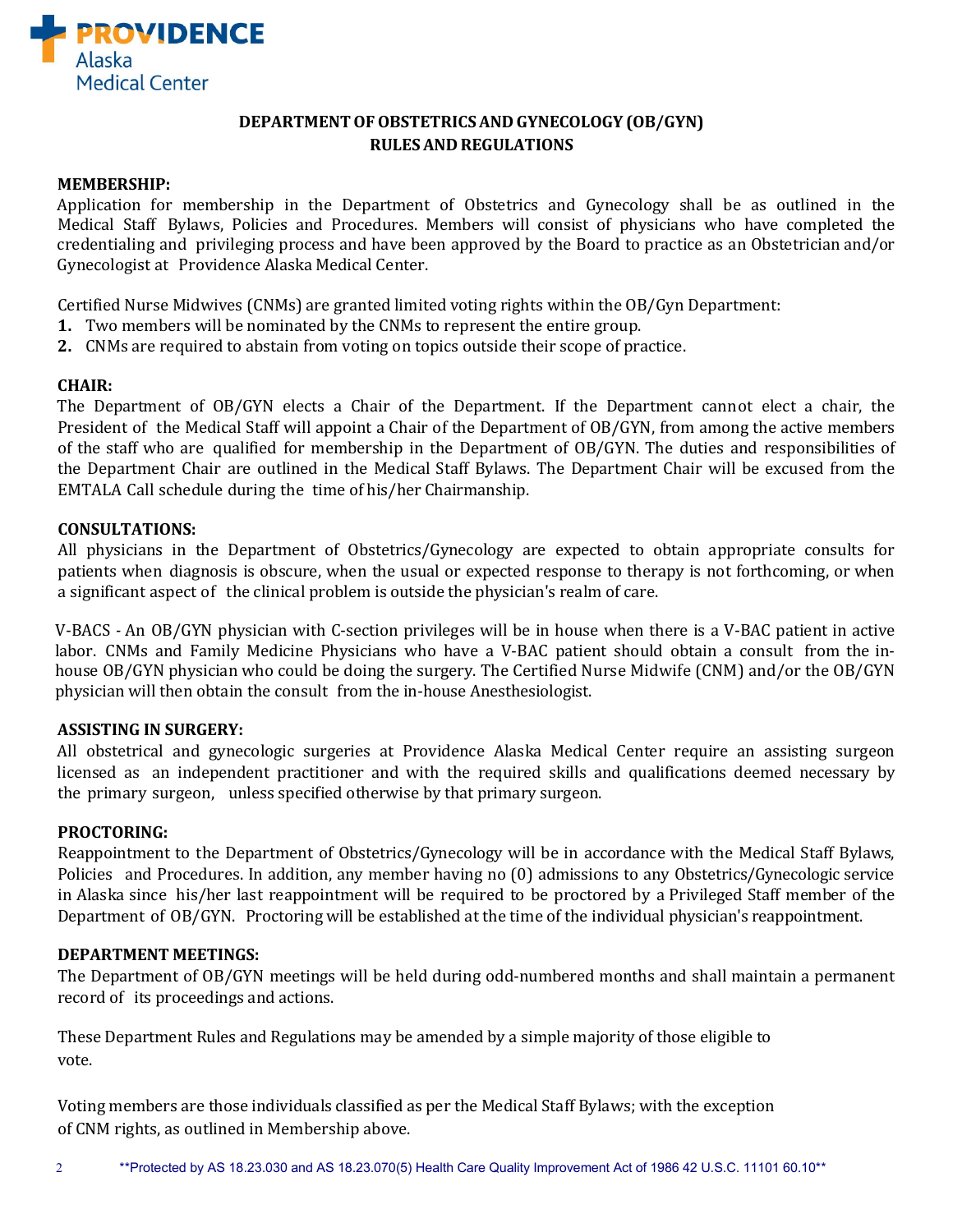## **QUALITY IMPROVEMENT:**

The Department will review the care rendered by its members on a routine basis.

## **EMTALA CALL:**

All Physician members of the Department of OB/GYN that are on the Privileged Medical Staff that have admitting privileges are required to take EMTALA call and must follow the hospital's rules governing EMTALA call. Exemptions from EMTALA Call include:

- Those members that reach the age of 60 and have served at least 10 years on the Medical Staff at PAMC are allowed, but not required, to take EMTALA emergency call. Members must submit a request to the Department Chair. Once approved by the Department Chair, the request is sent to the MEC for final approval.
- The OB/GYN Department Chair will be excused from the EMTALA Call schedule during the time of his/her Chairmanship.
- Perinatologist (Maternal-Fetal Medicine)
- GYN Oncologist

EFFECTIVE: 11/90 REVIEWED/REVISED: 11/93; 1/01; 12/01, 4/05, 2/06, 2/07, 8/09, 3/11, 1/14, 9/17, 3/18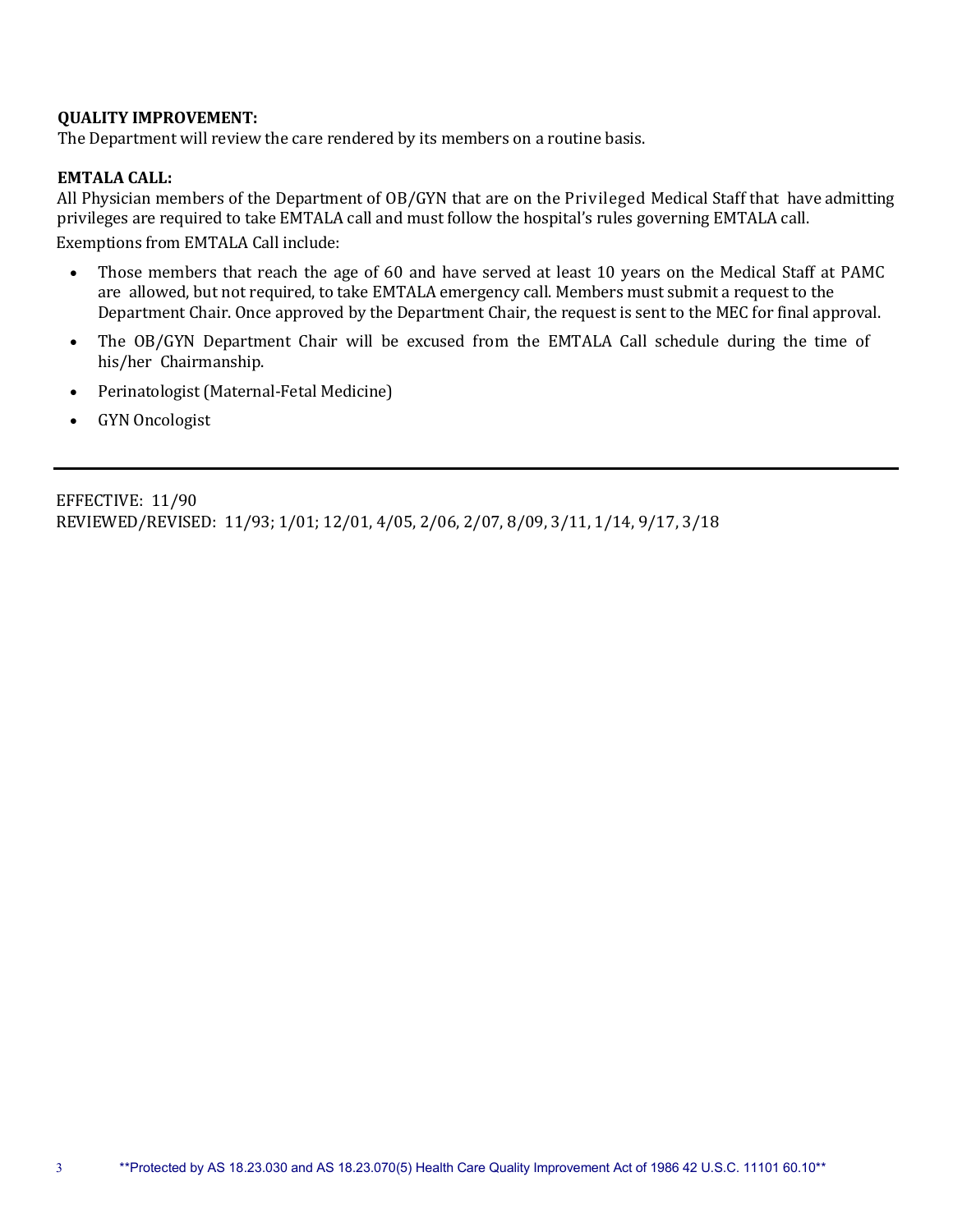

## **OB/GYN QUALITY OUTCOMES AND IMPROVEMENT CONFERENCE**

### **PURPOSE OF THE CONFERENCE:**

To learn from cases with both excellent and adverse outcomes in order to improve systems and individual performance and to enhance safety and quality in our medical care.

## **REPORTS TO:**

The Department of OB/GYN

#### **MEETING LOGISTICS:**

The meeting takes place the third Wednesday, of each monthly, at 12:15pm, subject to change with notification, at the end of the agenda when there is an Obstetrics and Gynecology Department meeting. There will be maximum 4 case presentations per meeting when there is NOT a Department Meeting, and maximum 2 case presentations when there is Department Meeting. Each presentation will be composed of 10 min presentation time and 5 min discussion, Q&A. This is a multi-disciplinary conference, everyone is welcome to attend.

#### **PRESENTERS:**

The primary physician(s) involved in case. Nurses and midwives are also encouraged to present.

#### **SELECTION OF CASES:**

Cases are identified based on quality indicators in OB and GYN. Self-reporting encouraged & rewarded.

GOAL: 1-2 cases per year per attending. As incentive, when a provider presents 1 case a year, a letter of good standing in the department, will be added to their file. If a provider presents a  $2<sup>nd</sup>$  case, a letter of commendation for outstanding effort in personal & team patient care improvement will be added to their file.

## **QUALITY INDICATORS:**

**OB:**

- Term infant admission to NICU (unplanned)
- Return to OR (unplanned)
- Sentinel events (transfusion >/= 4 Units PRBC or admission to ICU)
- Maternal death (unexpected)
- Fetal death (unexpected)

## **GYN:**

- Return to OR (unplanned)
- Massive Transfusion Protocol
- Significant internal injury (ureteral transection, nerve injury, vascular injury, bowel injury)
- Severe wound infection

**UORs:**

- UORs that fall outside the range of quality Indicators can be screened by Department Chair as to relevance for case presentation at QOIC.
- Department Chair to address most UOR issues directly with physician involved.

## **DOCUMENTATION: "QOIC CASE REVIEW FORM"**

The presenter will fill out the QOIC Case Review Form and return it to the Professional Practice Office (see attached). This form will be signed by the Department Chair and the Presenting Provider. This form takes place of formal minutes provided documentation that these cases were reviewed for PQC.

A template following this Case Review Form will be provided for the provider to present.

## **CME:**

Providence Health System designates this live activity for a maximum of 1.0 AMA PRA Category 1 Credit(s)™. Physicians should claim only the credit commensurate with the extent of their participation in the activity. Presenter are required to complete a Conflict Of Interest Form for Disclosure of Financial Relationships. I there are Conflict of Interests, the CME team will work to resolve them when possible, if the conflict cannot be resolved, the activity will not qualify for CME.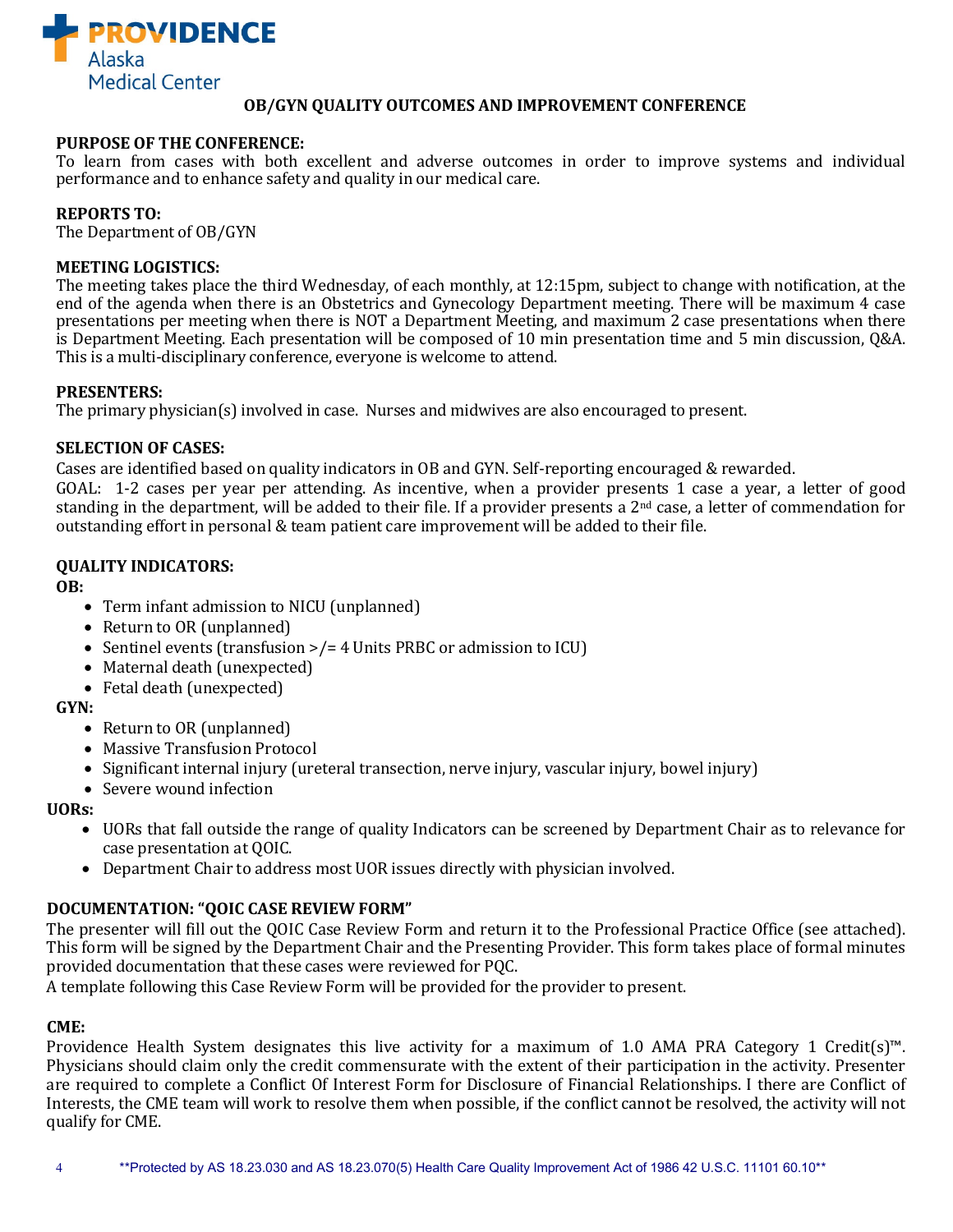| <b>Quality Improvement and Outcomes Conference Case Review Form</b>                  |          |              |
|--------------------------------------------------------------------------------------|----------|--------------|
| MRN:                                                                                 | Case ID: | <b>UOR#:</b> |
| <b>Overall Physician Care:</b>                                                       |          |              |
| $\Box$ 1 - Appropriate Care.                                                         |          |              |
| $\Box$ 2 - Room for Improvement (Learning Opportunity).                              |          |              |
| $\Box$ 3 - Inappropriate Care                                                        |          |              |
| <b>CASE IDENTIFICATION</b>                                                           |          |              |
| <b>Brief Synopsis:</b>                                                               |          |              |
|                                                                                      |          |              |
|                                                                                      |          |              |
|                                                                                      |          |              |
|                                                                                      |          |              |
|                                                                                      |          |              |
|                                                                                      |          |              |
|                                                                                      |          |              |
|                                                                                      |          |              |
|                                                                                      |          |              |
| Self-Reported: Yes____ No____<br><b>Brief Systems Analysis:</b>                      |          |              |
|                                                                                      |          |              |
|                                                                                      |          |              |
|                                                                                      |          |              |
| SELF CRITICAL ANALYSIS                                                               |          |              |
| What important lessons did you learn from this case?                                 |          |              |
|                                                                                      |          |              |
|                                                                                      |          |              |
|                                                                                      |          |              |
|                                                                                      |          |              |
| What changes if any have you made in your practice?                                  |          |              |
|                                                                                      |          |              |
|                                                                                      |          |              |
|                                                                                      |          |              |
| How can you prevent reoccurrence of this type of outcome (for adverse outcomes)?     |          |              |
|                                                                                      |          |              |
|                                                                                      |          |              |
|                                                                                      |          |              |
|                                                                                      |          |              |
| How can you encourage this type of outcome in the future (for outstanding outcomes)? |          |              |
|                                                                                      |          |              |
|                                                                                      |          |              |
|                                                                                      |          |              |
|                                                                                      |          |              |
| Presenter<br><b>Signature</b>                                                        |          | <b>Date</b>  |
|                                                                                      |          |              |
| <b>Sherrie Richey, MD</b>                                                            |          |              |
| <b>Department Chair</b><br><b>Signature</b>                                          |          | <b>Date</b>  |

**Attachment**

5 \*\*Protected by AS 18.23.030 and AS 18.23.070(5) Health Care Quality Improvement Act of 1986 42 U.S.C. 11101 60.10\*\* Approved: 09/17